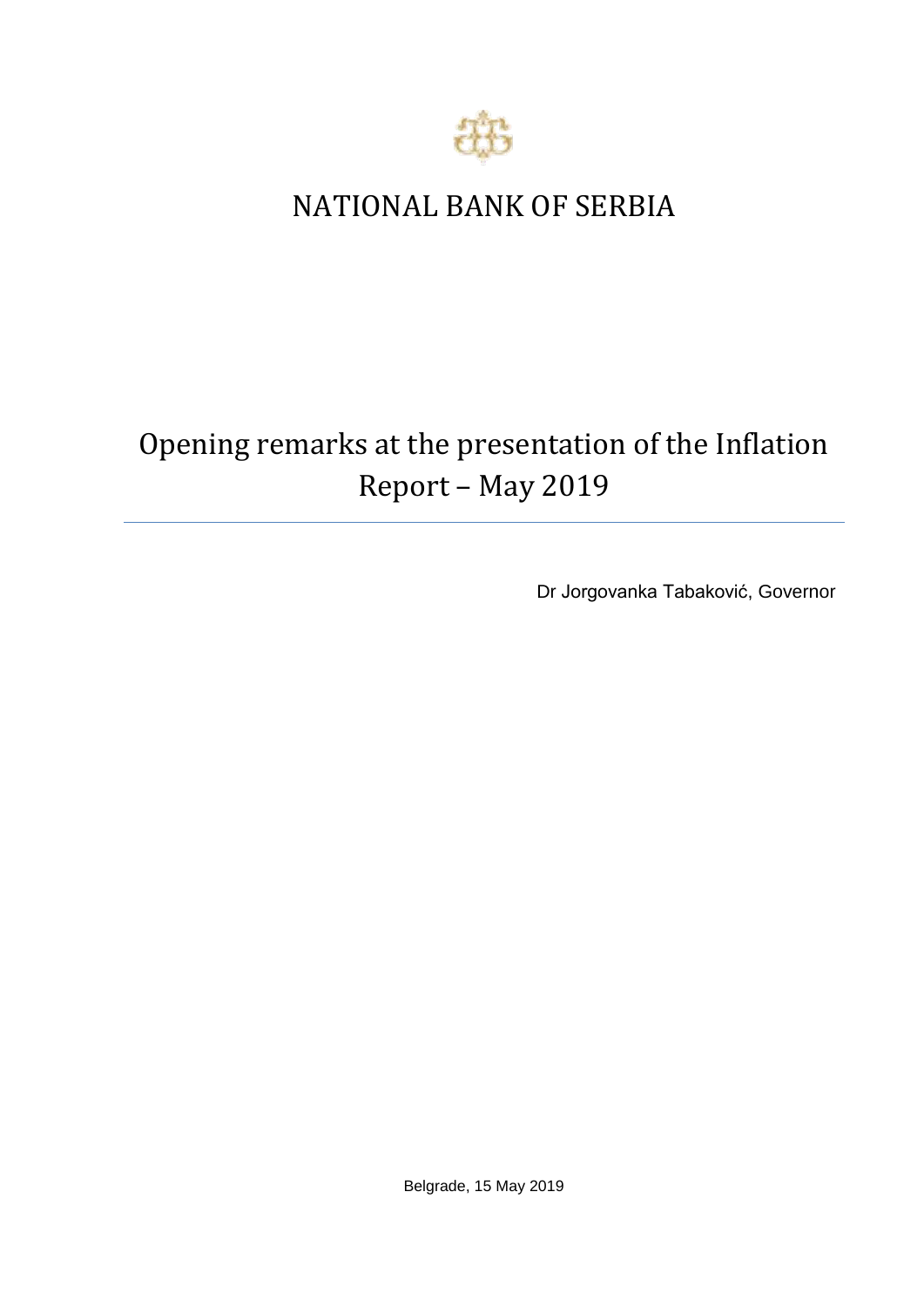#### *Ladies and gentlemen, esteemed members of the press, dear colleagues,*

Welcome to the presentation of the May *Inflation Report.* We will give you an overview of the current macroeconomic developments, our new inflation and economic activity projections, as well as monetary policy decisions in the period since the previous *Report*.

**To begin with, I would like to underline that positive economic trends have continued in 2019 – macroeconomic and financial stability have been preserved, economic, investment and external trade activities have increased, while the share of our country's public debt in GDP has contracted even further. All of this has been achieved despite the adverse effects of some factors from the international environment, notably the slowdown in euro area growth.**

### *For six years in a row, inflation has been low and stable, and we expect it to remain so in the coming period as well.*

In accordance with our expectations, inflation has continued to move within the bounds of the target tolerance band (3.0±1.5%) in 2019. **In April this year, consumer price growth equalled 3.1% y-o-y**, with more than half of the increase attributable to the rise in the prices of vegetables on account of the low base and last year's dampened yield in other parts of Europe as well. **Other than that, inflationary pressures remained low on both the cost and supply sides, as attested by the core inflation of 1.4% in April.** As announced in February, we expect inflation to slow down during the next 12 months due to the base effect from vegetable prices. We expect it to come close to the target midpoint over the medium term, which will be facilitated by growth in aggregate demand. **To put it briefly, inflation will remain low and stable within the bounds of the target tolerance band until the end of the projection horizon, i.e. over the next two years.** These are also the expectations of the financial and corporate sectors. Anchored inflation expectations are indicative of monetary policy credibility, which contributes to greater resilience to potential negative effects of developments in the international environment.



#### *Financial conditions in the domestic market have remained favourable.*

**The favourable financial conditions in the domestic market are also evidenced by movements in loan rates, which dropped to their lowest levels in the dinar segment of the market at the start of the year.**  The declining interest rates, coupled with the rising economic activity and positive labour market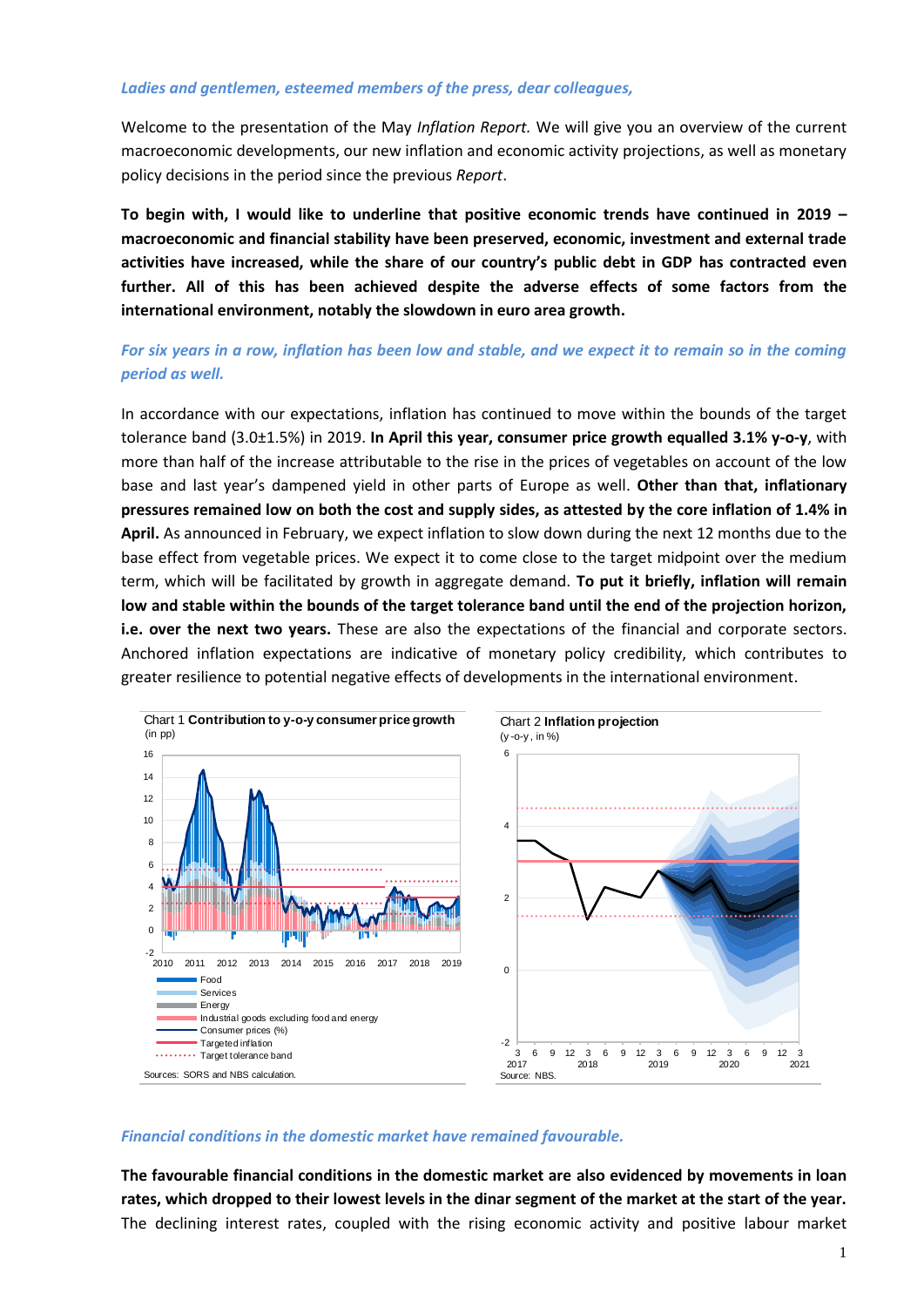developments, contribute to the increase in lending activity. Although the y-o-y growth in lending is measured in two digits, the share of loans in GDP is stable and poses no risk to either price or financial stability. Through our activities, we have bolstered banking sector stability additionally in the prior period – **the share of NPLs in total loans declined to 5.5% at end-March 2019**, its lowest level on record.





#### *Favourable fiscal trends have been maintained.*

**As in the past two years, 2019 has also seen a fiscal surplus, which measured 0.9% of GDP at the consolidated level in Q1, while the central government public debt declined further and equalled 50.9% of GDP at end-March.** The fiscal policy, in full coordination with the monetary policy, stimulates economic growth, without giving rise to inflationary pressures – growth in the government's capital expenditures contributes to the increase in investments, while rising public sector wages and pensions provide support to sustainable consumption growth.



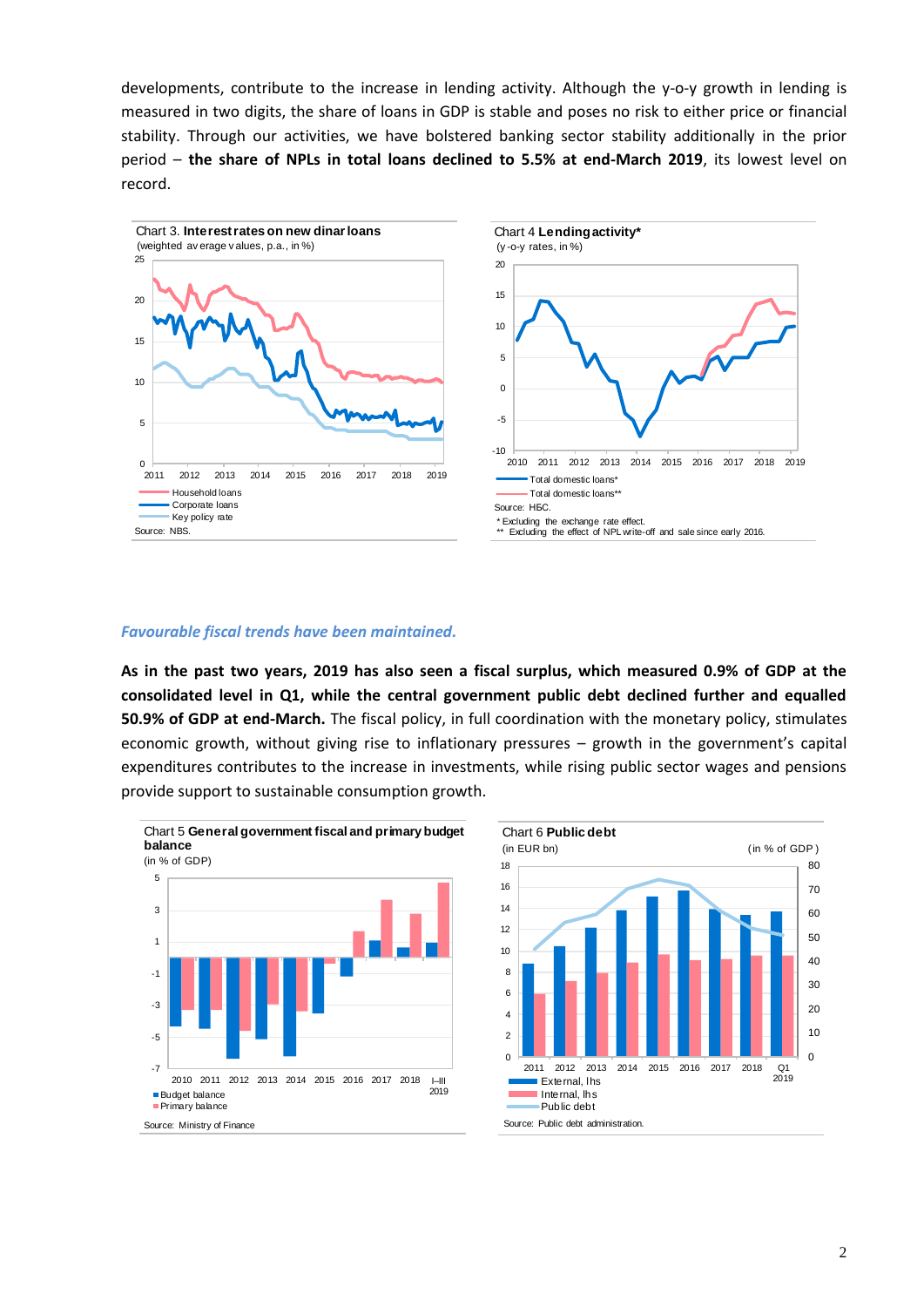## *Stable economic growth is driven by investments, propped by the improved macroeconomic and financial climate.*

According to preliminary data of the Serbian Statistical Office, **GDP growth in the first quarter this year equalled 2.3% y-o-y.** Excluding the seasonal effect, quarterly GDP growth equalled 0.9%, meaning that **economic activity has upheld the upward trajectory for 18 consecutive months. Though growth in external demand slowed down as of mid-2018,** according to our estimate, **the achieved GDP growth is attributable to domestic factors**. A key contribution to growth came from fixed investments, which posted an s-a growth of 7.4% in the first quarter – namely, private investment by 8.0%, and government by 4.7%. Serbia's economy has become more attractive to investors mainly owing to the improved business climate and favourable financial conditions, while the implementation of infrastructure projects has also accelerated. In regard to this, we should note the increased profitability of the economy, which ended the previous year with a net profit of RSD 500 bn. This is an important source of investment and indicates that investment in our economy pays off. Our growth forecast for this year has been retained at 3.5%, and we expect it to pick up to around 4% in the coming years, with growth resting on firm grounds, primarily owing to the preserved macroeconomic stability.



## *Growth sustainability is also confirmed by the greater integration of our economy in the global economic flows – both trade and capital, since FDI inflows are on the rise.*

Although affected by the slack in external demand and steel quotas, the **export of goods recorded a 7.9% y-o-y increase in Q1 2019**, owing to the expansion of supply on account of earlier investments and accelerated sale of the surplus of agricultural commodities carried over from 2018. On the other hand, **the expansion of output and investment boosted the import of equipment and intermediate goods** and, in turn, the overall import of goods by 9.9% y-o-y. At the same time, the inflow of capital in the financial account, largely on account of FDI of over one billion euros since the beginning of the year, covered the current account deficit and brought the FX reserves up. Since most of the FDI inflow went to tradable sectors, in the medium term we expect a further rise in exports and a gradual narrowing of external imbalance. With external debt on a downward trajectory, this further strengthens the external position of the country.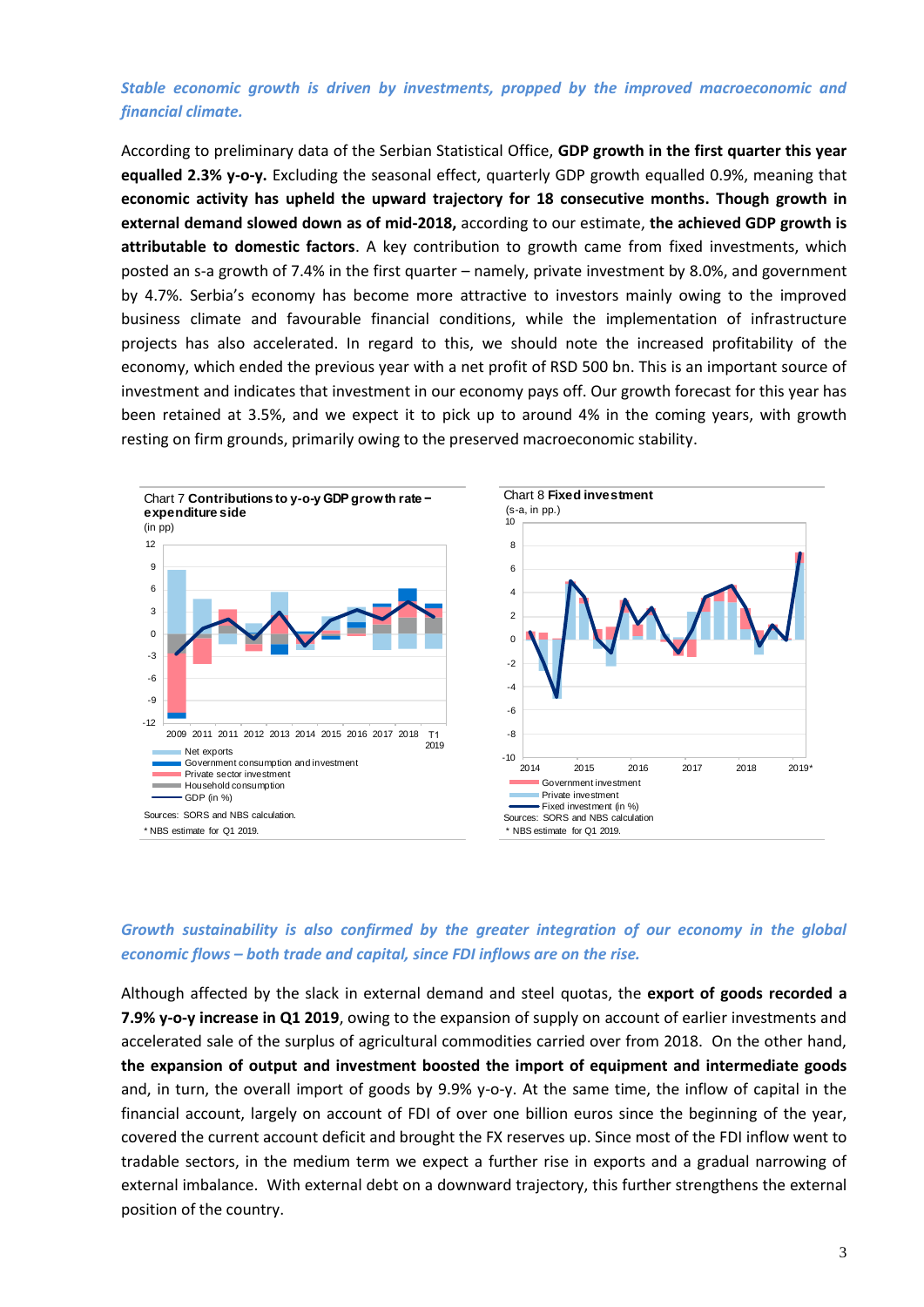

#### *Ladies and gentlemen, dear colleagues,*

What has previously been said clearly indicates that Serbia's economic agenda continues to yield robust results, reflecting favourably on the credit rating and country risk premium. Let us remind you: at the end of the last year Standard & Poor's upgraded the outlook from stable to positive, while Fitch affirmed a stable outlook in early May, citing economic policy continuity aimed at further strengthening of macroeconomic indicators and public debt reduction. Lower risk premium, measured by EMBI, which almost reached its historical low in early May, also speaks in favour of the previously mentioned fact, and this is also backed up in practice by investments of foreign investors in securities, as witnessed by this month's successful implementation of seven-year dinar securities auctions. We believe that the good results of our economic programme will also be confirmed by the findings of the current IMF mission.

The achieved success was facilitated by the adoption of adequate, well-coordinated and timely economic policy measures. Integral to that is the monetary policy which, through provision and preservation of price and financial stability, significantly contributed to the sustainable acceleration of economic growth. The fact that the results were achieved amid uncertainties in the international environment only confirms the efficiency of the monetary policy and the measures the NBS takes in order to strengthen the resilience of our economy.

In the coming period too, monetary policy will continue to be predictable and consistent in delivering low and stable inflation in the medium term. As the key risks in the monetary policy pursuit still emanate from the international environment, the NBS will continue to closely monitor and analyse movements in the international financial and commodity markets and assess their impact on economic developments in Serbia.

Allow me to conclude by saying that our economic policy has made the economy more vital and capable of addressing the market challenges we had faced in the past and those that lie ahead. Serbia is now a country where doing business and finding a job is easier and the living standard is rising on sustainable grounds. Of course, further improvements are still possible, first and foremost by means of structural